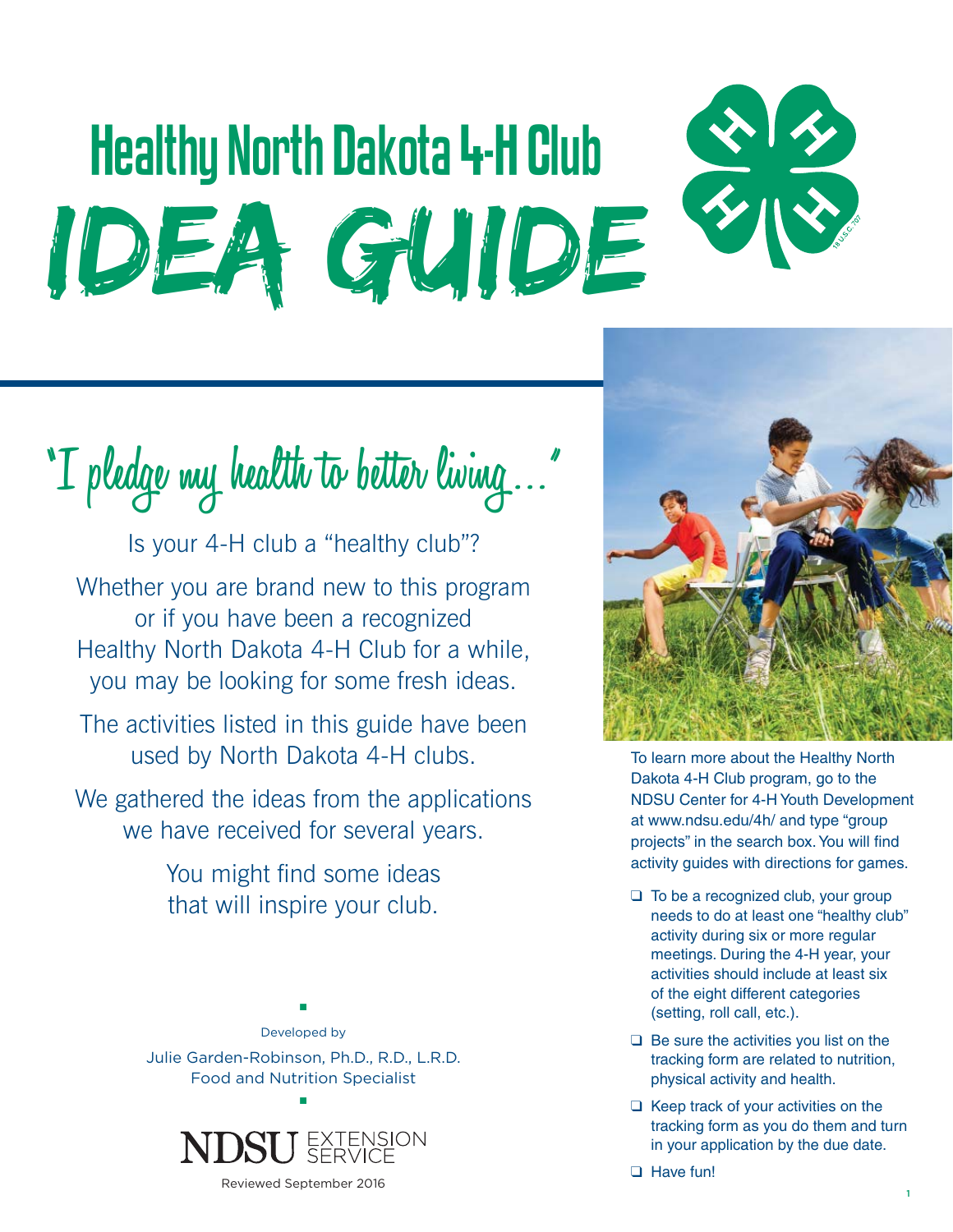### **Setting**

Have you ever taken your 4-H club "on the road"?

Maybe you could do a community service activity at a food pantry or tour a fire station to learn about preventing kitchen fires.

Perhaps you could make a snack or play a game with older adults at a nursing home.

Here are several ideas:

- ❑ Amusement park or arcade
- ❑ Bowling alley
- ❑ Community building (church, community hall, school gym)
- ❑ Fire station
- ❑ Food pantry
- ❑ Horse park
- ❑ Ice rink
- ❑ Kitchen
- ❑ Local businesses (tour a grocery store, food processing plant)
- ❑ Nursing home
- ❑ State or local park
- ❑ YMCA or local gym
- ❑ Zoo

#### Roll Call

To learn more about your 4-H friends, have a fun roll call topic such as one of these:

#### ❑ Favorite foods

- Breakfast food
- Color of food (red, purple, green, orange, etc.)
- Ethnic foods
- Fruit and veggies that start with the first letter of your name
- Food served on a holiday such as Thanksgiving
- Holiday tradition involving food or physical activity
- Type of food (fruit, vegetable, dairy, protein, snack)
- 
- ❑ Favorite physical activity
	- Based on season: winter, spring, fall, summer physical activity
	- Based on location: indoor or outdoor physical activity
- ❑ Favorite sport to watch in person
- ❑ Favorite sport to watch on TV

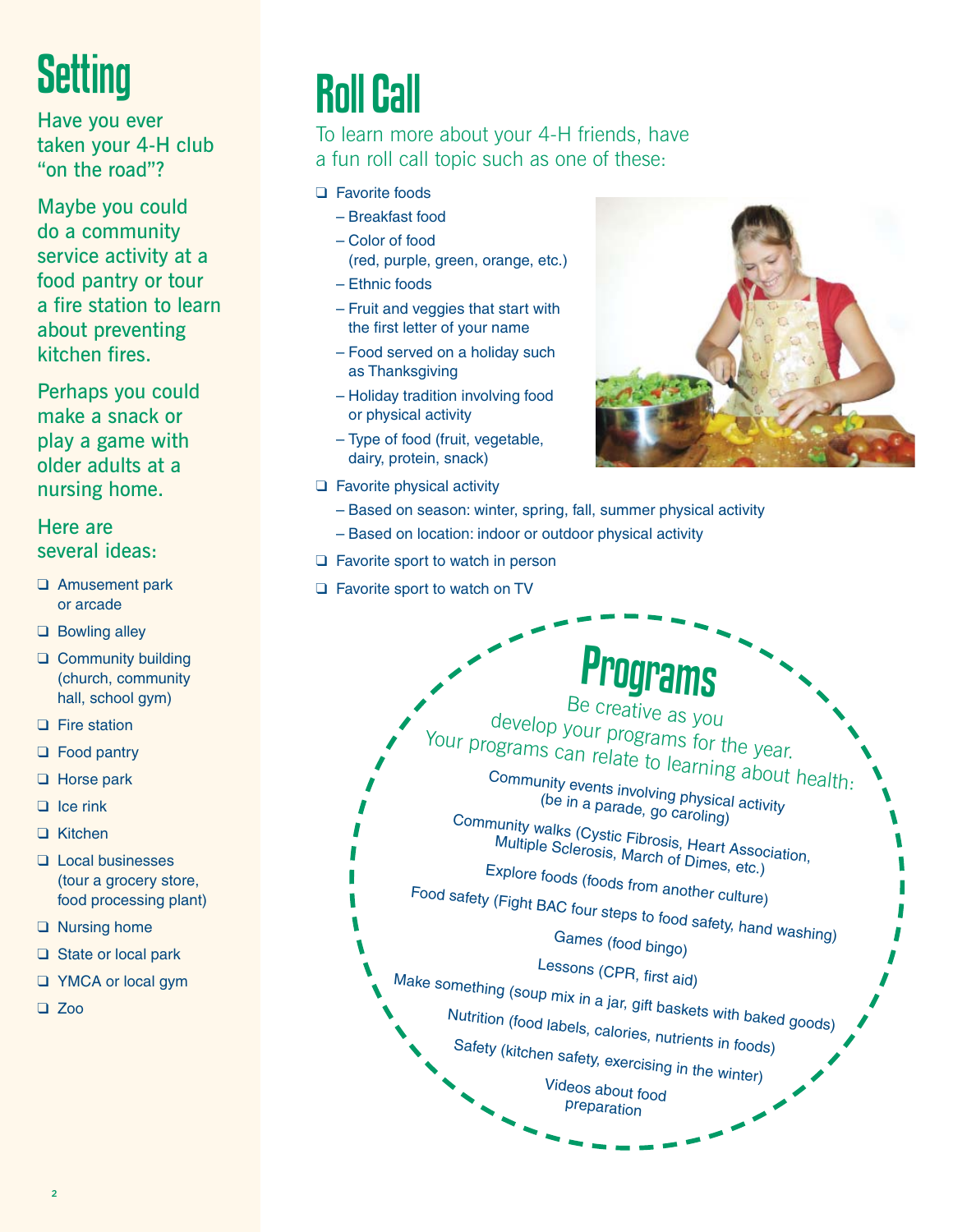### **Demonstrations**

People like to learn new things they could try at home. Here are many ideas to get you thinking about fun demonstrations for your club:

- ❑ Food preparation
	- Garnishes (radish roses)
	- Granola
	- Ingredient substitutions (whole-wheat for all-purpose flour, honey for sugar)
	- Measuring different ingredients
	- $-$  Muffins
	- Peeling and cutting various vegetables and fruits
	- Quick breads (muffins, pancakes)
	- Smoothies
	- Trail mix
- ❑ Hand washing
- ❑ Heart health (how to take your pulse, effects on pulse rate during physical activity)
- ❑ Safety (wearing a bike helmet, first aid)
- ❑ Survival in the wilderness
- ❑ Walking in/dressing for cold weather

#### **Recreation**

Does your club take a couple of minutes after the business meeting for an activity break? These are some recreation activities that North Dakota 4-H'ers enjoyed:

- ❑ Bowling
- ❑ Canoeing
- ❑ Duck, duck, goose
- ❑ Exercise at your desk
- ❑ Flag football
- ❑ Frisbee golf
- ❑ Ice skating
- ❑ Line dancing
- ❑ Musical chairs
- ❑ Paddle boating
- ❑ Relay races
- ❑ Rock climbing
- ❑ Roller skating/in-line skating
- ❑ Scavenger hunt at a park, using a GPS
- ❑ "Simon Says"
- ❑ Sledding
- ❑ Swimming
- ❑ Tag
- ❑ Yoga



#### Refreshments/Snacks

The possibilities are endless for healthful snacks. Try having a healthful potluck. Be sure to be aware of choking hazards for young children and potential allergies. Visit www.ndsu.edu/eatsmart for hundreds of recipes. These are a few ideas:



- ❑ Ants on a log (celery, peanut butter, raisins)
- ❑ Apple smiles (apple slices, peanut butter and miniature marshmallow "teeth")
- ❑ Cheese and crackers
- ❑ Fresh fruits and vegetables
- ❑ Granola bars
- ❑ Healthier beverages (water, low-fat milk, 100 percent juice)
- ❑ Hummus
- ❑ Nuts and dried fruits
- $\Box$  Personal pizzas (on English muffins)
- ❑ Popcorn
- ❑ Pretzels
- $\Box$  Quick breads and muffins (banana, blueberry, pumpkin, etc.)
- □ Smoothies
- ❑ Trail mix